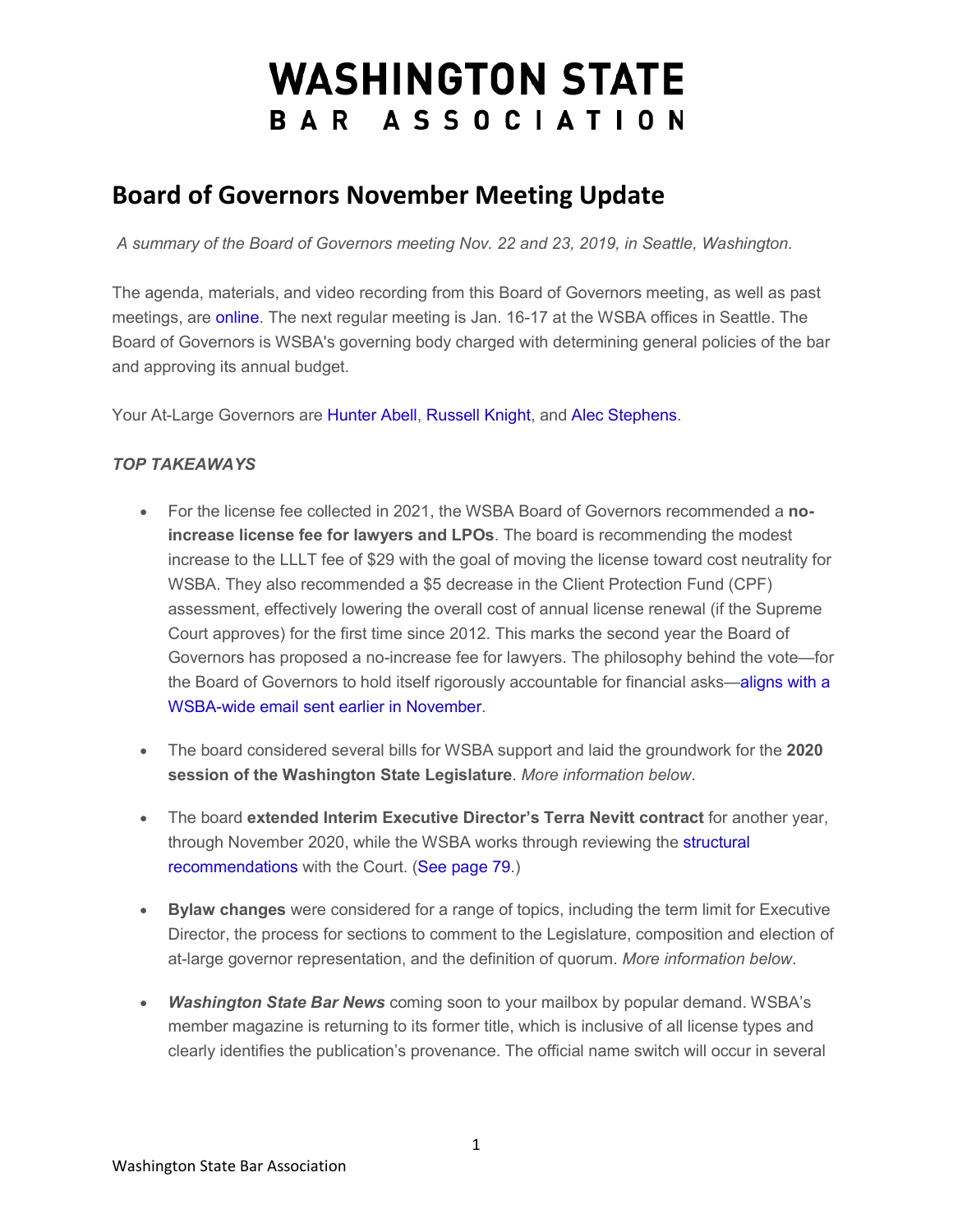months, once advertisers have been notified and the magazine's ISSN has been correctly reregistered.

## *MEETING RECAP*

**Bylaw changes**. [In an Oct. 21 letter,](http://wsba.informz.net/z/cjUucD9taT0yODAxMzM4JnA9MSZ1PTM3NzEzNjQ5MCZsaT0yMTI4ODE5OA/index.html) Chief Justice Fairhurst notified the WSBA Board of Governors that the Washington Supreme Court had lifted its [deferral on amendments to WSBA bylaws,](http://wsba.informz.net/z/cjUucD9taT0yODAxMzM4JnA9MSZ1PTM3NzEzNjQ5MCZsaT0yMTI4ODE5OQ/index.html) and all bylaw amendments are now subject to the Court's approval. With that bylaw freeze removed, the Board of Governors considered for first read (coming back for action in January):

- Limiting any individual's term as Executive Director to 10 years. [\(See page 76.](http://wsba.informz.net/z/cjUucD9taT0yODAxMzM4JnA9MSZ1PTM3NzEzNjQ5MCZsaT0yMTI4ODE5Nw/index.html))
- Changing the definition of quorum to a simple majority. [\(See page 209.](http://wsba.informz.net/z/cjUucD9taT0yODAxMzM4JnA9MSZ1PTM3NzEzNjQ5MCZsaT0yMTI4ODE5Nw/index.html))
- Changing the composition and election process for at-large governor positions, allowing all qualified license types to run for open district and at-large seats (with the exception of the new/young representative); and electing all at-large positions via membership-wide votes. [\(See page 210.](http://wsba.informz.net/z/cjUucD9taT0yODAxMzM4JnA9MSZ1PTM3NzEzNjQ5MCZsaT0yMTI4ODE5Nw/index.html))
- Allowing governors to serve two terms (of three years) over a lifetime instead of just one. [\(See page 210.](http://wsba.informz.net/z/cjUucD9taT0yODAxMzM4JnA9MSZ1PTM3NzEzNjQ5MCZsaT0yMTI4ODE5Nw/index.html))
- Allowing governor class representatives to designate alternates from their class on the Executive Committee. [\(See page 213.](http://wsba.informz.net/z/cjUucD9taT0yODAxMzM4JnA9MSZ1PTM3NzEzNjQ5MCZsaT0yMTI4ODE5Nw/index.html))
- Allowing sections greater flexibility to comment on legislative matters. [\(See page 214.](http://wsba.informz.net/z/cjUucD9taT0yODAxMzM4JnA9MSZ1PTM3NzEzNjQ5MCZsaT0yMTI4ODE5Nw/index.html))

**Legislative preparation**. For the state Legislature's 2020 session, WSBA will support a bill—drafted by the Business Law Section's Corporation Act Revision Committee (CARC)—to amend the Washington Business Corporation Act to align with the Revised Model Business Corporate Act. The WSBA Legislative Review Committee also recommended support for CARC's proposed amendment to add a board gender-diversity provision to the Washington Business Corporation Act, but the Board of Governors requested more feedback from other sections, such as Corporate Counsel, before taking action to support that bill. It will potentially come back for action at a later meeting. WSBA is also taking a proactive approach to tracking and responding to upcoming legislation. Separately, representatives from the Court's Bar Structure Work Group and WSBA were invited to provide an overview of the work-group process and outcomes to the Senate Law & Justice Committee and House Civil Rights & Judiciary Committee last week. We have no indication that either chamber plans to revive legislation from last year but we are watching and actively participating; toward that end, the Board of Governors approved an additional \$50,000 for legislative outreach and lobbying efforts *if necessary* to ensure WSBA and its members are well represented in Olympia. [\(See page 85](http://wsba.informz.net/z/cjUucD9taT0yODAxMzM4JnA9MSZ1PTM3NzEzNjQ5MCZsaT0yMTI4ODE5Nw/index.html) and [late materials page 4.](http://wsba.informz.net/z/cjUucD9taT0yODAxMzM4JnA9MSZ1PTM3NzEzNjQ5MCZsaT0yMTI4ODIwMA/index.html))

**Washington State Bar Foundation annual report**. Foundation President Kristina Larry provided highlights from fiscal year 2019, which include four law-school scholarships for students from diverse